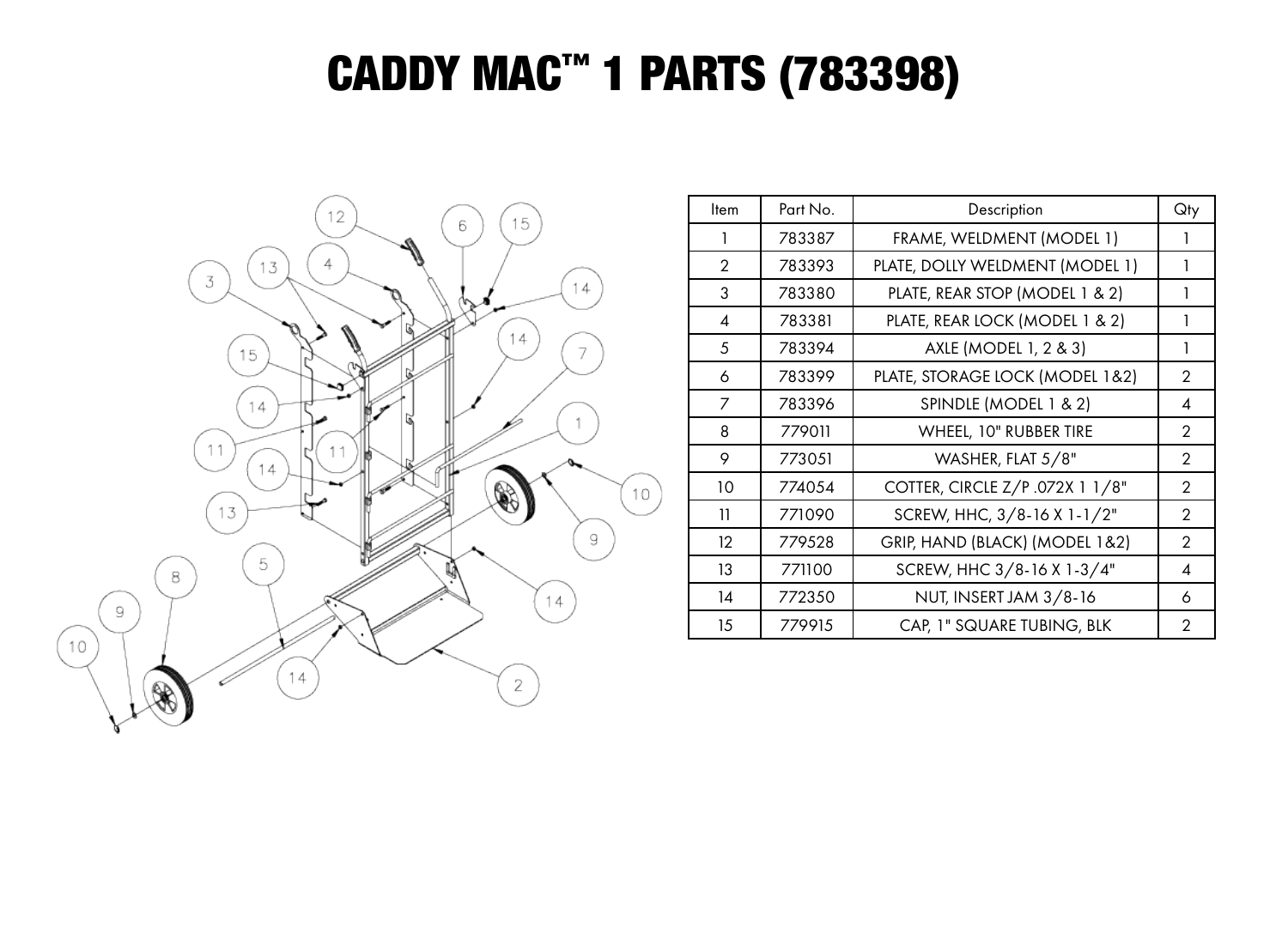## CADDY MAC™ 2 PARTS (783395)



| Item                     | Part No. | Description                     | Qty            |
|--------------------------|----------|---------------------------------|----------------|
| 1                        | 783386   | FRAME, REAR WELDMENT (MODEL 2)  | 1              |
| $\overline{2}$           | 783383   | FRAME, BASIC WELDMENT (MODEL 2) | 1              |
| 3                        | 783380   | PLATE, REAR STOP (MODEL 1 & 2)  | 1              |
| $\overline{\mathcal{A}}$ | 783381   | PLATE, REAR LOCK (MODEL 1 & 2)  | 1              |
| 5                        | 783378   | PLATE, FRONT STOP (MODEL 2)     | 1              |
| 6                        | 783377   | PLATE, FRONT LOCK (MODEL 2)     | 1              |
| 7                        | 783396   | SPINDLE (MODEL 1 & 2)           | 8              |
| 8                        | 783394   | AXLE (MODEL 1, 2 & 3)           | 1              |
| 9                        | 783399   | PLATE, STORAGE LOCK (MODEL 1&2) | $\overline{2}$ |
| 11                       | 771090   | SCREW, HHC, 3/8-16 X 1-1/2"     | 8              |
| 12                       | 779011   | <b>WHEEL, 10" RUBBER TIRE</b>   | $\overline{2}$ |
| 13                       | 779528   | GRIP, HAND (BLACK) (MODEL 1&2)  | $\overline{2}$ |
| 14                       | 773028   | WASHER, FLAT, LARGE ID          | $\overline{2}$ |
| 15                       | 774054   | COTTER, CIRCLE Z/P .072X 1 1/8" | $\overline{2}$ |
| 16                       | 771100   | SCREW, HHC 3/8-16 X 1-3/4"      | 4              |
| 17                       | 772350   | NUT, INSERT JAM 3/8-16          | $12 \,$        |
| 18                       | 779915   | CAP, 1" SQUARE TUBING, BLK      | 4              |